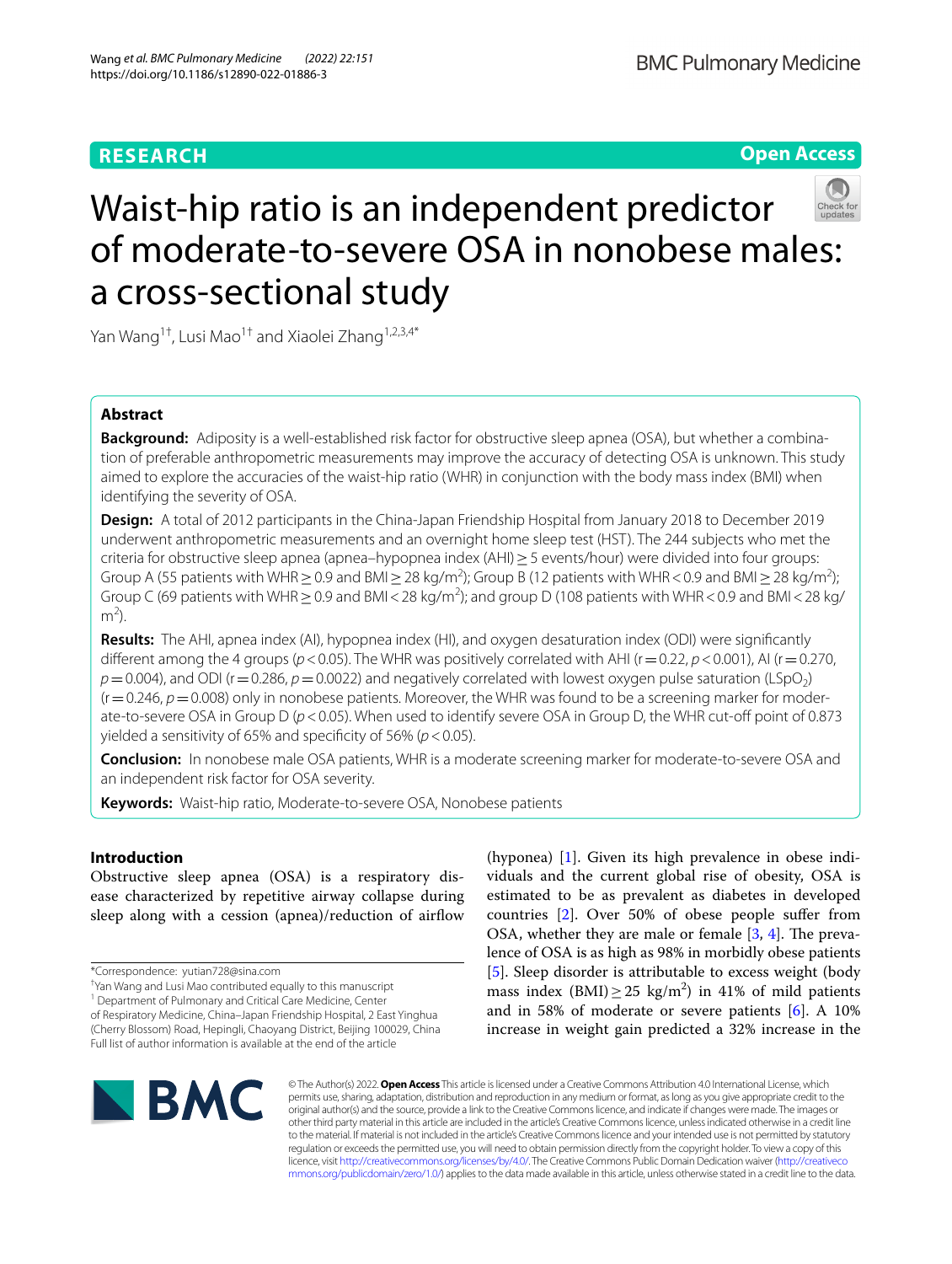apnea–hypopnea index (AHI), while a 10% weight loss predicated a 26% reduction in AHI. In addition, a 10% increase in weight predicted a sixfold increase in the risk of moderate-to-severe OSA [\[7\]](#page-7-6).

With the improved quality of life, OSA is becoming increasingly common; however, since the diagnosis of OSA relies on laboratory polysomnography (PSG) or home sleep test (HST), the undiagnosed rate of OSA remains high. Effort is required to further shed light on the relationship between OSA and anthropometric measures. BMI has traditionally been the chosen surrogate method used to determine excessive body fat; however, as it is a weight-for-height measure, BMI is unable to distinguish fat deposits. As the amount of adipose tissue adjacent to the pharyngeal airway and in the intraperitoneal space is associated with AHI but not BMI, although higher BMI patients with OSA have more visceral fat, which is associated with severity, accumulative evidence suggests that visceral fat and central obesity are more sensitive predictive parameters for OSA and its severity [[8,](#page-7-7) [9](#page-7-8)]. Therefore, BMI is not a good indicator for OSA.

Excessive central fats (abdominal and visceral fat) are associated with deleterious metabolism [[10\]](#page-7-9) and peripheral fats (hip and gluteal-femoral fat) contribute to metabolic protection  $[11]$ . An abnormal accumulation of adipose tissue is located in the tongue, soft palate, and uvula of OSA patients, and this increases the mechanical load to diminish the lumen of the airway and facilitate the collapse of the upper airway. Therefore, it is essential to determine the accumulation of central fats. Several radiologic methods have been used to measure central obesity, such as nuclear magnetism, ultrasonic examination, and positron emission tomography-computed tomography (PET-CT). Compared to the expensive and time-consuming methods listed above; the waist-to-hip ratio (WHR) might be the most pragmatic clinical measure of central obesity. The close correlation between the WHR and OSA severity has been extensively studied [\[12](#page-7-11), [13\]](#page-7-12). However, inferences from these studies are limited, because many have been restricted to obese patients, or have focused on European and American people. It also not clear whether the relationships between the WHR and OSA severity observed in these studies could be simply explained by the BMI. To address these limitations, this study was conducted on admitted patients to determine the relationship between the WHR and OSA in Chinese people.

## **Materials and methods**

## **Subjects**

We enrolled 2012 patients with consecutive suspected OSA symptoms (excessive daytime sleepiness, loud snoring, or witnessed apnea) who were referred to a sleep laboratory in the Sleep Center of China-Japan Friendship Hospital from January 2018 to December 2019. This study was approved by the Institutional Ethics Commit-

tee of the China-Japan Friendship Hospital. The exclusion criteria were as follows:  $(1)$  age less than 18 years; (2) history of OSA diagnosis or treatment; and (3) severe comorbid diseases, such as hypertension, diabetes or cardiovascular diseases. Patients were excluded due to hypertension if it was listed in their medical history, if their systolic blood pressure was 140 mmHg or higher or if the diastolic blood pressure was 90 mmHg or higher at the time of their visit. There was no ambulatory blood pressure monitoring (ABPM) performed in the study. Further exclusion criteria included the following: (4) recorded total sleep time  $(TST) < 4$  h; (5) sleep disorders other than OSA, such as central sleep apnea or narcolepsy; (6) signifcant abnormal maxillofacial structures via upper airway CT; and (7) non-male patients. Finally, there were a total of 244 eligible subjects in our study (Additional fle [1](#page-7-13)).

## **Sleepiness evaluation and anthropometric measurements**

Before the overnight HST, all participants were asked to complete the Epworth Sleepiness Scale (ESS) to assess daytime sleepiness. Briefy, the waist circumference (WC) was measured using an inelastic 150-cm tape at the midpoint between the inferior edge of the costal border and the iliac crest in the mid-axillary line, and the hip circumference (HC) was measured at the maximum posterior protrusion of the gluteus muscles. We measured the patient height to the nearest 0.1 cm. The body weight was measured with an electronic scale with a maximum capacity of 200 kg. BMI was calculated by dividing the participant's weight in kilograms by the square of their height in meter ( $\text{kg/m}^2$ ). The WHR was calculated by dividing WC (cm) by HC (cm).

## **HST**

The sleep studies were performed using a Nox T3 sleep monitor (Nox Medical, GA, USA), a standardized level-3 portable diagnostic device, as previously described [\[14](#page-7-14)]. All studies were manually scored by a sleep medicine expert according to the American Academy of Sleep Medicine 2012 [[15\]](#page-7-15). Respiratory variables including chest and abdominal wall movements, nasal airflow and pressure, and oxygen saturation were recorded. Apnea was defined as a  $\geq$  90% decrease in airflow from the pre-event baseline level for over 10 s. Hypopnea was defned by a  $\geq$  30% drop in airflow lasting at least 10 s with a  $\geq$  3%  $SpO<sub>2</sub>$  drop. The sum of apnea and hypopneas per hour determined the AHI. The number of apnea events per hour was defned as the apnea index (AI), while the hypopnea index (HI) was calculated as the total number of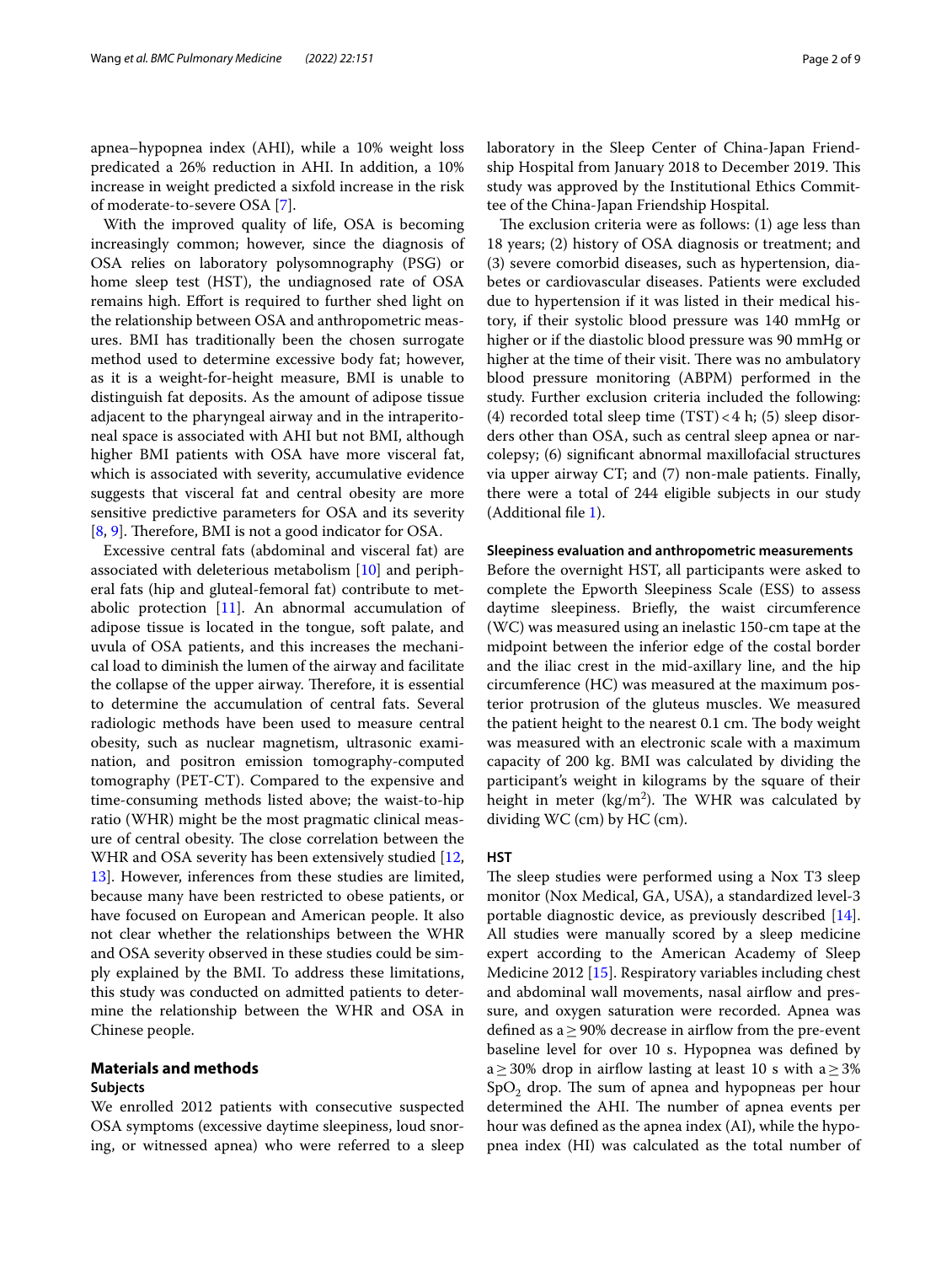hypopnea events divided by the TST. The lowest oxygen pulse saturation  $(LSpO<sub>2</sub>)$  was defined as the lowest oxygen pulse saturation during sleep. The oxygen desaturation index (ODI) was considered the average number of 3% desaturation episodes from the baseline per hour of recording.

## **Grouping**

Since all the enrolled subjects were of Chinese ethnicity, the Chinese version of the BMI category for obesity was applied. Based on the HST, BMI and anthropometric measurement results, the subjects with OSA ( $AHI \geq 5$ events/hour) were further divided into four groups: individuals with central obesity (Group A; 55 patients with WHR  $\geq$  0.9 and BMI  $\geq$  28 kg/m<sup>2</sup>); individuals with noncentral obesity (Group B; 12 patients with WHR < 0.9 and  $\text{BMI} \geq 28 \text{ kg/m}^2$ ); nonobese individuals with central fat (Group C; 69 patients with WHR  $\geq$  0.9 and BMI < 28 kg/ m2 ); and nonobese individuals (Group D; 108 patients with WHR <  $0.9$  and BMI <  $28 \text{ kg/m}^2$ ).

## **Statistical analysis**

The statistical analysis was carried out using SPSS 20.0 software. The continuous data were expressed as the mean $\pm$ standard deviation (SD). For categorical data, frequencies and percentages were reported. The mean diferences among groups were tested using one-way ANOVA. Pearson's correlation coefficients were examined between sleep-associated parameters and the following variables: BMI, WC, HC, and WHR. Logistic regression was used to investigate relevant risk factors for moderate-to-severe OSA. The discrimination ability of the ftted logistic models was assessed using the receiver

<span id="page-2-0"></span>**Table 1** Demographic and polysomnographic profle of subjects

operating characteristic (ROC) curve. The discrimination ability of the model was reported through the area under the estimated ROC curve with 95% confdence intervals (CI). An ROC analysis was also performed to determine the optimal cut-off values for the identifying moderateto-severe OSA. Considering that age, ESS and the WHR may be closely related to OSA, multiple linear regression models were evaluated to analyze the OSA severity. A *p* value<0.05 was considered statistically signifcant.

## **Results**

## **Basic characteristics of participants**

Among the 244 included participants, 177 were nonobese patients and 67 were obese patients. Among the four groups of patients, the AHI, HI, LSPO $_2$ , ODI values were significantly different  $(p < 0.05)$  (Table [1\)](#page-2-0). There was no obvious diference in AI among groups (Table [1](#page-2-0)), suggesting that various fat accumulations had a very weak efect on apnea events. In addition, the ESS score, as the indicator of daytime sleepiness, did not difer among these four groups (Table [1\)](#page-2-0), and this may imply that daytime sleepiness was not related to obesity or central fat distribution.

## **Correlation analysis between the severity of OSA and WHR**

The OSA severity was evaluated via respiratory events and oxygen desaturation. According to the BMI and WHR, the participants were divided into 4 groups as mentioned before. In Groups A, B and C, no correlations were found between the WHR and sleep severity variables, such as AI, HI, AHI or ODI (Additional fle [2](#page-7-16): Table S1). A negative correlation between the WHR and  $LSpO<sub>2</sub>$  was observed in Group A but not in Group B

|                       | Obesity BMI $\geq$ 28 kg/m <sup>2</sup> |                   | Non-obese BMI < 28 kg/m <sup>2</sup> |                     | p-value  | F      |
|-----------------------|-----------------------------------------|-------------------|--------------------------------------|---------------------|----------|--------|
|                       | (A) WHR $> 0.9$                         | $(B)$ WHR $<$ 0.9 | (C) WHR $> 0.9$                      | $(D)$ WHR $< 0.9$   |          |        |
| AHI(h)                | $38.1 \pm 27.4$                         | $38.5 \pm 18.9$   | $23.4 \pm 16.0$ ***                  | $21.5 \pm 15.2***$  | < 0.01   | 11.60  |
| AI(h)                 | $15.4 \pm 25.0$                         | $15.9 \pm 16.2$   | $10.0 \pm 13.9$                      | $9.8 \pm 13.5$      | 0.16     | 1.77   |
| HI(h)                 | $22.7 \pm 18.6$                         | $22.7 \pm 8.8$    | $13.3 \pm 9.1$ ***                   | $12.0 \pm 9.0***$ # | < 0.01   | 12.07  |
| LSPO <sub>2</sub> (%) | $76.2 \pm 11.4$                         | $81.3 \pm 5.6$    | $83.3 \pm 9.3***$                    | $85.1 \pm 7.5$ ***  | < 0.01   | 12.35  |
| ODI(h)                | $39.7 \pm 29.1$                         | $32.0 \pm 17.9$   | $17.3 \pm 15.0$ <sup>***</sup>       | $15.6 \pm 15.8***$  | < 0.01   | 21.40  |
| AI/HI                 | $2.1 \pm 5.4$                           | $0.87 \pm 1.30$   | $2.37 \pm 9.64$                      | $3.03 \pm 0.01$     | 0.87     | 0.24   |
| ESS                   | $6.3 \pm 5.3$                           | $5.9 \pm 4.4$     | $7.2 \pm 5.1$                        | $7.1 \pm 4.3$       | 0.64     | 12.93  |
| Height (cm)           | $175.4 \pm 11.9$                        | $176.3 \pm 9.2$   | $171.3 \pm 6.2$                      | $172.4 \pm 6.6$     | 0.02     | 3.45   |
| Weight (kg)           | $133.5 \pm 30.0$                        | $106.2 \pm 32.7$  | $67.1 \pm 7.1$                       | $70.8 \pm 10.6$     | < 0.01   | 188.17 |
| WC (cm)               | $129.0 \pm 18.0$                        | $104.8 \pm 14.6$  | $90.7 \pm 5.1$                       | $85.6 \pm 7.7$      | < 0.01   | 212.06 |
| $HC$ (cm)             | $127.7 \pm 21.3$                        | $121.3 \pm 19.9$  | $95.8 \pm 5.5$                       | $99.1 \pm 6.6$      | < 0.01   | 91.89  |
| <b>WHR</b>            | $1.04 \pm 0.30$                         | $0.87 \pm 0.04$   | $0.95 \pm 0.04$                      | $0.86 \pm 0.03$     | < 0.01   | 19.01  |
| Age (y)               | $30.24 \pm 0.99$                        | $39.75 \pm 3.61$  | $50.49 \pm 1.69$                     | $43.41 \pm 1.24$    | < 0.0001 | 28.76  |

\*\*\* indicated *p* <0.001 versus group A; # indicated *p* <0.05 versus group B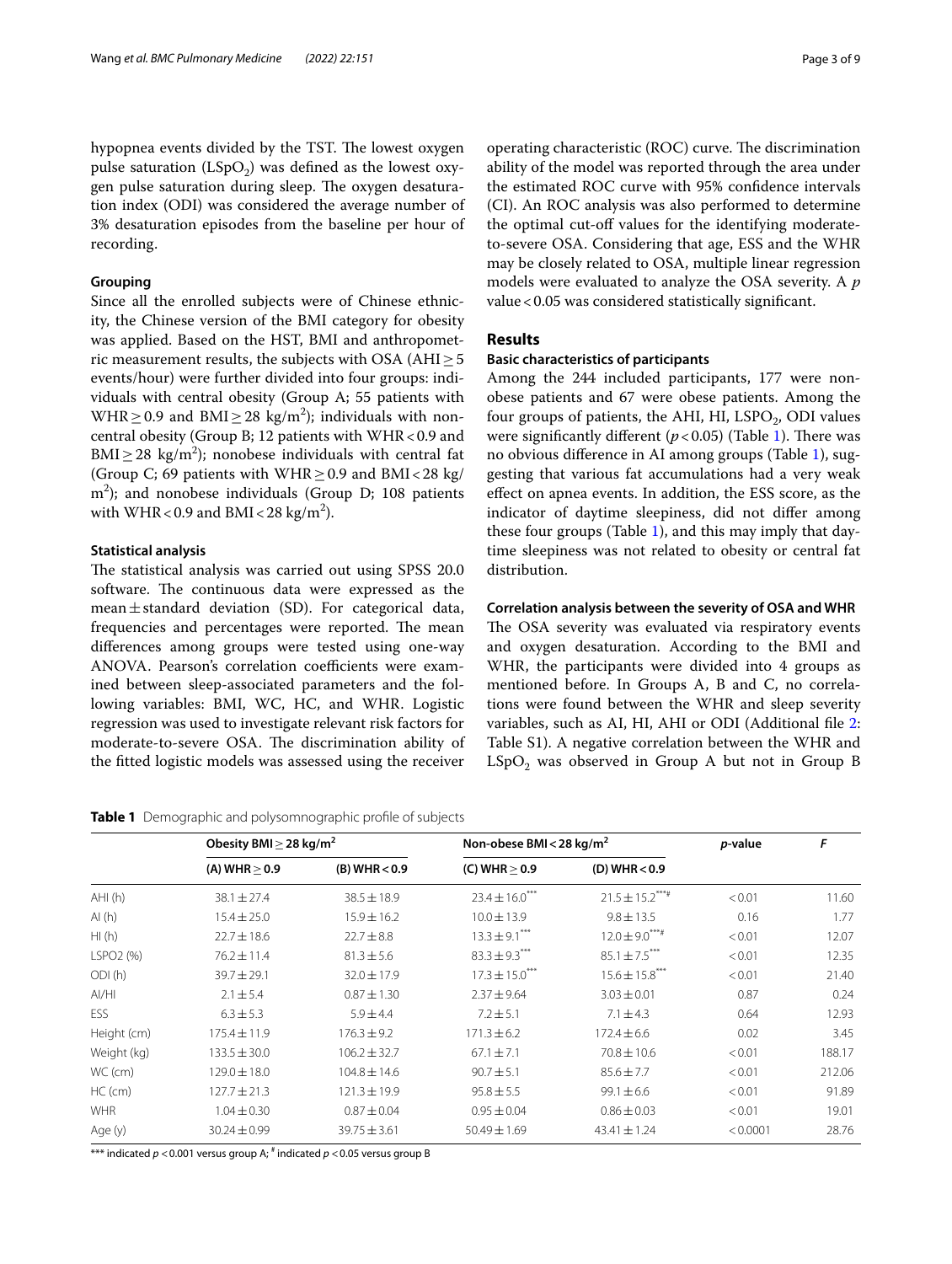and Group C (Additional fle [2:](#page-7-16) Table S1). In Group D, the correlation analysis between WHR and sleep severity variables were shown in Fig. [1](#page-3-0). The WHR was positively correlated with AHI ( $r = 0.227$ ,  $p = 0.0162$ ), AI ( $r = 0.270$ , *p*=0.004) and ODI (r=0.286, *p*=0.0022) (Fig. [1](#page-3-0) A, B, D). In addition, the WHR was negatively correlated with LpSO<sub>2</sub> (r =  $-0.246$ ,  $p = 0.008$ ) in Group D (Fig. [1](#page-3-0)C). There was a marginal correlation between the WHR and HI ( $r = 0.159$  $r = 0.159$  $r = 0.159$ ,  $p = 0.09$ ) (Fig. 1E). The WHR yielded a moderate correlation with four OSA severity markers (AHI, AI,  $LSpO<sub>2</sub>$  and ODI) but a weak correlation with HI (Fig. [1](#page-3-0)A–E).

## **WHR as an independent risk factor for OSA severity and screening marker for moderate-to-severe OSA in nonobese OSA patients**

Multivariate logistic regression modelling was conducted for the 4 groups defned by BMI/WHR status. In each group, weight, BMI, WC, HC, and WHR were tested as predictors of the occurrence of moderate/ severe OSA. In Group D, WC, HC, and WHR were found to be independent statistically signifcant risk factors for moderate OSA, and marginally signifcant risk factors for severe OSA  $(p<0.05)$  (Table [2\)](#page-4-0). Moreover, the odds ratios (OR) of having moderate/severe OSA were higher for the WHR than for the weight, BMI, WC and HC variables (Table [2](#page-4-0)). In contrast, among the Group A, B and C, the occurrence of moderate or severe OSA was not signifcantly associated with weight, BMI, WC, HC,

or WHR (Table [2\)](#page-4-0). Table [3](#page-5-0) showed the area under the curve (AUC) derived using ROC curves for these diferent parameters to predict moderate or severe OSA. The WHR, in comparison to WC and HC, yielded the highest risk estimates for severe OSA. The AUC for the WHR in identifying severe OSA in Group D was signifcantly greater than those of WC and HC (Fig. [2](#page-5-1)). The WHR cutof point of 0.873, when used to predict severe OSA in Group D, yielded a sensitivity of 65% and specifcity of 56% ( $p$ <0.05). The WC, weight, HC and WHR had collinearity relationships; therefore, with AHI and ODI set as individual dependent parameters, age, ESS and WHR were subjected to linear regression analyses (Additional file [3](#page-7-17): Table S2). The WHR was an independent risk factor for ODI in all subjects and for AHI and ODI in nonobese patients.

## **Discussion**

It is well known that obesity is a risk factor for moderateto-severe OSA, but it is often overlooked that nonobese males may have moderate-to-severe OSA. The current study frst grouped the recruited patients according to a combination of their BMI and WHR to investigate the relationship between the WHR and the occurrence and severity of OSA. This is the first study to provide evidence that the WHR is positively correlated with OSA severity in nonobese patients. Moreover, a similar correlation was not observed in obesity and/or visceral adipose accumulation (WHR  $\geq$  0.9) patients. In line with the



<span id="page-3-0"></span>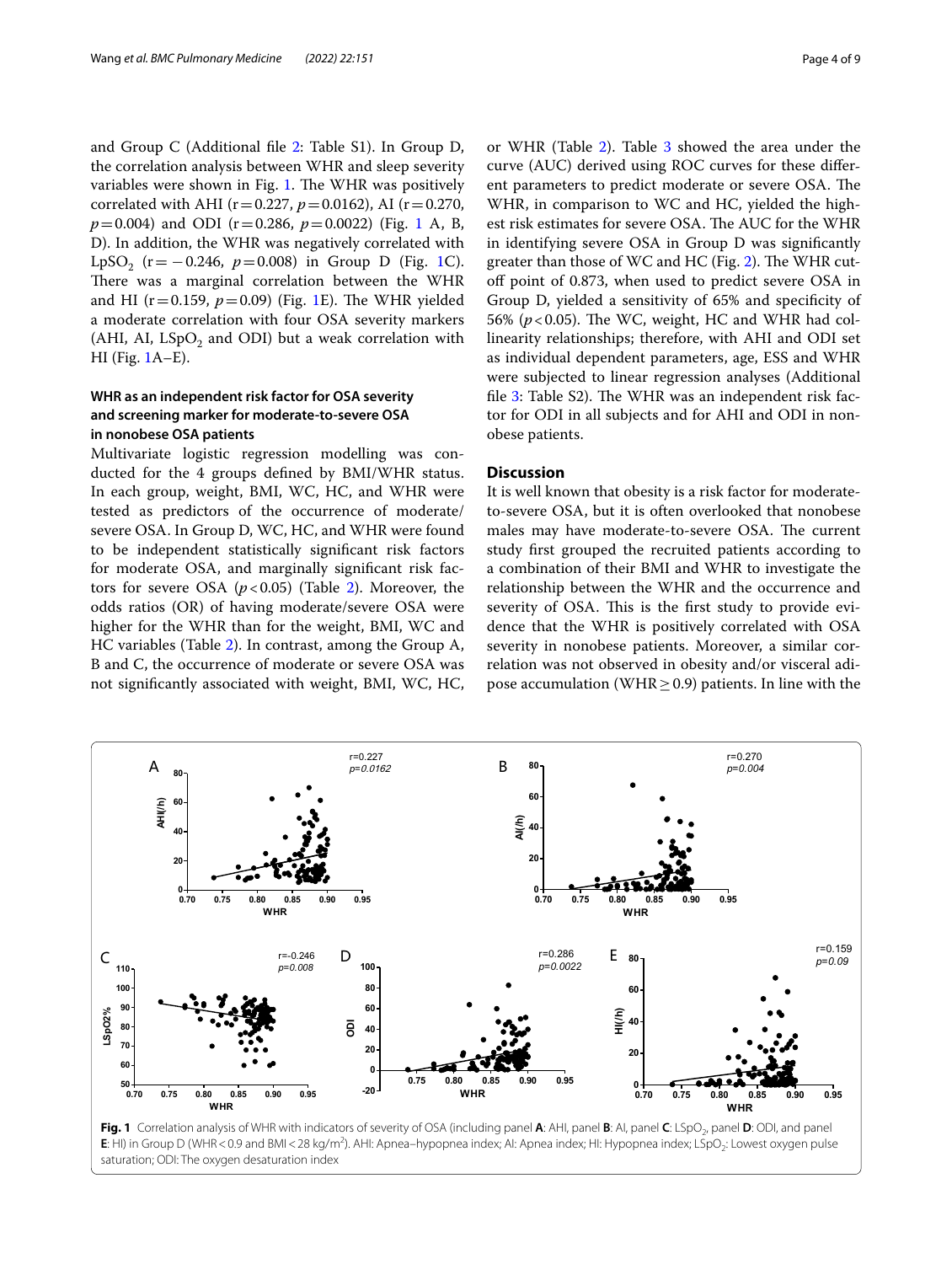|                                  |                      | Obesity BMI $\geq$ 28 kg/m <sup>2</sup> |         |                 |                    |         |                      | Non-obese BMI < 28 kg/m <sup>2</sup> |            |                  |                                 |         |
|----------------------------------|----------------------|-----------------------------------------|---------|-----------------|--------------------|---------|----------------------|--------------------------------------|------------|------------------|---------------------------------|---------|
|                                  | $(A)$ WHR $\geq$ 0.9 |                                         |         | $(B)$ WHR < 0.9 |                    |         | $(C)$ WHR $\geq 0.9$ |                                      |            | (D) WHR<0.9      |                                 |         |
| Parameter                        | OR value 95% CI      |                                         | p-value | OR value        | 95% CI             | p-value | OR value             | 95% CI                               | p-value    | OR value         | 95% CI                          | p-value |
| Moderate OSA (AHI $\geq$ 15 (h)) |                      |                                         |         |                 |                    |         |                      |                                      |            |                  |                                 |         |
| Weight (kg) 1.00                 |                      | $0.97 - 1.03$                           | 0.89    | 1.12            | $0.58 - 2.16$      | 0.73    | 0.99                 | $0.88 - 1.11$                        | 0.80       | 1.05             | $0.97 - 1.15$                   | 0.24    |
| BMI (kg/m <sup>2</sup> ) 1.12    |                      | $0.89 - 1.41$                           | 0.34    | 26,980.9        | $0 - 5.896E + 28$  | 0.72    | 1.13                 | $0.66 - 1.94$                        | 0.65       | 1.10             | $0.82 - 1.48$                   | 0.53    |
| $WC$ (cm)                        | 0.74                 | $0.19 - 2.88$                           | 0.66    | 117,756.6       | $0 - 1.266E + 109$ | 0.92    | 0.52                 | $0.08 - 3.38$                        | 0.49       | 0.09             | $0.01 - 0.74$                   | 0.03    |
| HC (cm)                          | $\frac{40}{5}$       | $0.37 - 5.36$                           | 0.62    |                 | $0 - 1.551E + 86$  | 0.92    | 1.88                 | $0.31 - 11.55$                       | 0.49       | 7.55             | $1.20 - 47.46$                  | 0.03    |
| WHR                              |                      | 4.11E+23 0.00-9.397E+95                 | 0.52    |                 |                    | 0.92    | $6.629E + 24$        | $0.00 - 1.814E + 102$                | 0.53       |                  | 7.760E+100 2.423E+11-2.486E+190 | 0.03    |
| Severe OSA (AHI ≥ 30 (h))        |                      |                                         |         |                 |                    |         |                      |                                      |            |                  |                                 |         |
| Weight (kg) 1.01                 |                      | $0.98 - 1.05$                           | 0.41    | 0.09            | $0.85 - 1.40$      | 0.52    | 0.91                 | $0.80 - 1.03$                        | 0.14       | 001              | $0.91 - 1.10$                   | 0.93    |
| BMI (kg/m <sup>2</sup> ) 0.98    |                      | $0.83 - 1.16$                           | 0.83    | 0.93            | $0.29 - 2.93$      | 0.90    | 2.12                 | $1.13 - 4.00$                        | $0.02^{*}$ | 1.20             | $0.85 - 1.70$                   | 0.30    |
| WC (cm)                          | 122                  | $0.70 - 2.13$                           | 0.49    | 0.04            | 0-18,776,422.43    | 0.75    | 0.33                 | $0.04 - 2.52$                        | 0.29       | 0.02             | $0.00 - 1.47$                   | 0.07    |
| HC (cm)                          | 0.85                 | $0.49 - 1.47$                           | 0.56    | 14.23           | 0-433,511,216.0    | 0.76    | 3.05                 | $0.42 - 22.00$                       | 0.27       | 38.73            | $0.68 - 2223.264$               | 0.08    |
| WHR                              | 0.00                 | $0 - 2.642E + 26$                       | 0.75    | 2.169E+140      |                    | 0.79    | $1.277E + 48$        | $0.000 - 1.496E + 133$               | 0.27       | 1.120E+191 0.00- |                                 | 0.07    |
| $n$ dicated $p < 0.05$           |                      |                                         |         |                 |                    |         |                      |                                      |            |                  |                                 |         |

<span id="page-4-0"></span>

| j<br>I                                  |
|-----------------------------------------|
| İ<br>١<br>I<br>ì                        |
| l<br>j                                  |
| ļ<br>S                                  |
| l<br>j<br>ī<br>5                        |
| $\overline{\phantom{a}}$<br>١           |
| $\frac{1}{2}$                           |
| j<br>j                                  |
| I<br>-<br>I<br>۱<br>Ì                   |
| J                                       |
| .<br>.<br>.<br>Ś<br>j<br>Ò<br>j         |
| I<br>١                                  |
| I<br>j<br>$\overline{\phantom{a}}$<br>j |
| ł<br>١                                  |
| l<br>I<br>١                             |
| j<br>١                                  |
| I<br>ļ                                  |
| َ<br>٤                                  |
| I<br>١<br>Ċ<br>١                        |
| j<br>١<br>J                             |
| ς<br>Σ<br>5<br>j<br>j                   |
| i<br>i<br>j                             |
| ĵ<br>Ï<br>١                             |
| j<br>)<br>I<br>١                        |
| Ì<br>1<br>j                             |
| ï<br>I<br>١<br>۱<br>ì                   |
| j<br>I                                  |
|                                         |
| ١                                       |
| r<br>J                                  |
| a,<br>$\ddot{ }$                        |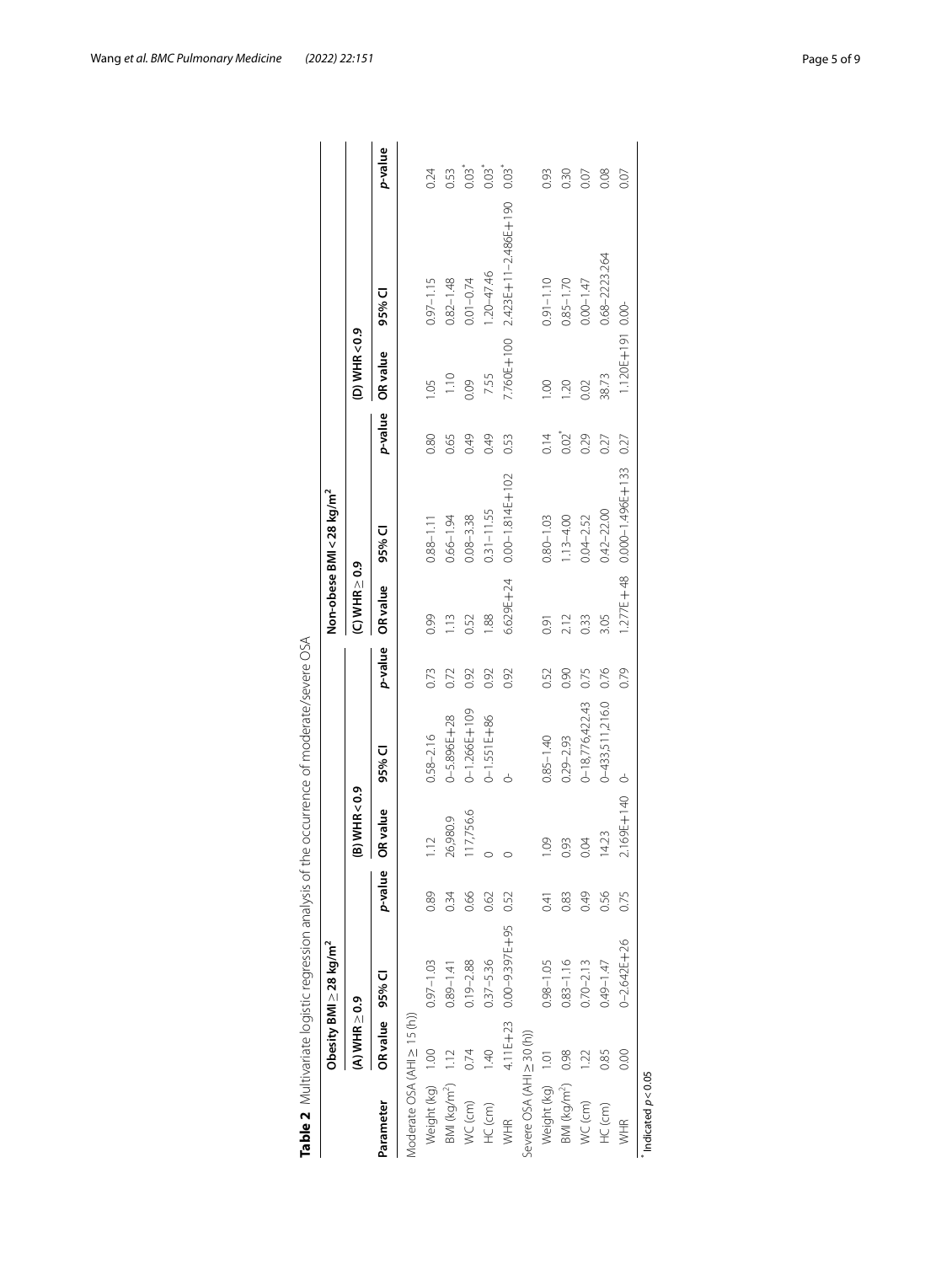|           | AHI > 15(h) |               |         | AHI $\geq$ 30 (h) |               |         |
|-----------|-------------|---------------|---------|-------------------|---------------|---------|
|           | <b>AUC</b>  | 95% CI        | p-value | <b>AUC</b>        | 95%           | p-value |
| WC (cm)   | 0.54        | $0.44 - 0.65$ | 0.43    | 0.61              | $0.50 - 0.72$ | 0.08    |
| $HC$ (cm) | 0.55        | $0.45 - 0.66$ | 0.34    | 0.57              | $0.46 - 0.69$ | 0.26    |
| WHR       | 0.55        | $0.44 - 0.65$ | 0.39    | 0.63              | $0.52 - 0.74$ | $0.04*$ |

<span id="page-5-0"></span>**Table 3** The multivariate logistic regression models for the associations of anthropometric measurements and moderate/severe OSA in group D

 $*$  Indicated  $p < 0.05$ 



<span id="page-5-1"></span>correlation analysis, WHR was an independent risk factor for the presence of moderate-to-severe OSA only in nonobese patients.

A number of clinical and animal studies have demonstrated a close relationship between OSA and obesity. The BMI was devised in the nineteenth century by Quetelet [[16\]](#page-7-18), and is the most widely used technique to diagnose obesity in individual subjects. Many studies reported that BMI was associated with OSA severity  $[3, 17-19]$  $[3, 17-19]$  $[3, 17-19]$  $[3, 17-19]$  $[3, 17-19]$ . Recently, BMI has been more widely regarded as a sole indicator of general adipose tissue. In comparison to subcutaneous obesity, visceral obesity tends to be associated with OSA-associated insulin resistance, dyslipidemia, and glucose intolerance. Increased deposition of fat in the visceral compartment may occur as an unfavorable outcome consequent to saturation of subcutaneous adipose tissue to store fat. Therefore, some surrogates of anthropometric measures for diferent fat distributions, including the neck circumference (NC), WC, HC, and

WHR, have been increasingly studied. In a multiple logistic regression model, BMI (obese vs. nonobese) was not associated with OSA, but a high WHR (at cut-off points of 1 for men and 0.85 for women) was associated with an odds ratio of 2.6  $(1.2-5.8)$   $[20]$  $[20]$ . Another study reported that the WHR was the most reliable correlate of OSA in both sexes. NC was solely an independent risk factor for male OSA patients but not for female OSA patients [\[21](#page-7-22)]. Therefore, practical considerations appeared to favor the use of WHR as an alternative to BMI.

According to the WHO Expert Consultation on WC and WHR, the performance of measures such as WC and WHR, used in conjunction with BMI, might contribute to the development of composite indices for use with individuals and the community [[22](#page-7-23)]. To better investigate the efect of fat mass and fat distribution on the presence and severity of OSA, our patients were grouped based on different BMI and WHR degrees. These four groups were individually representative of patients with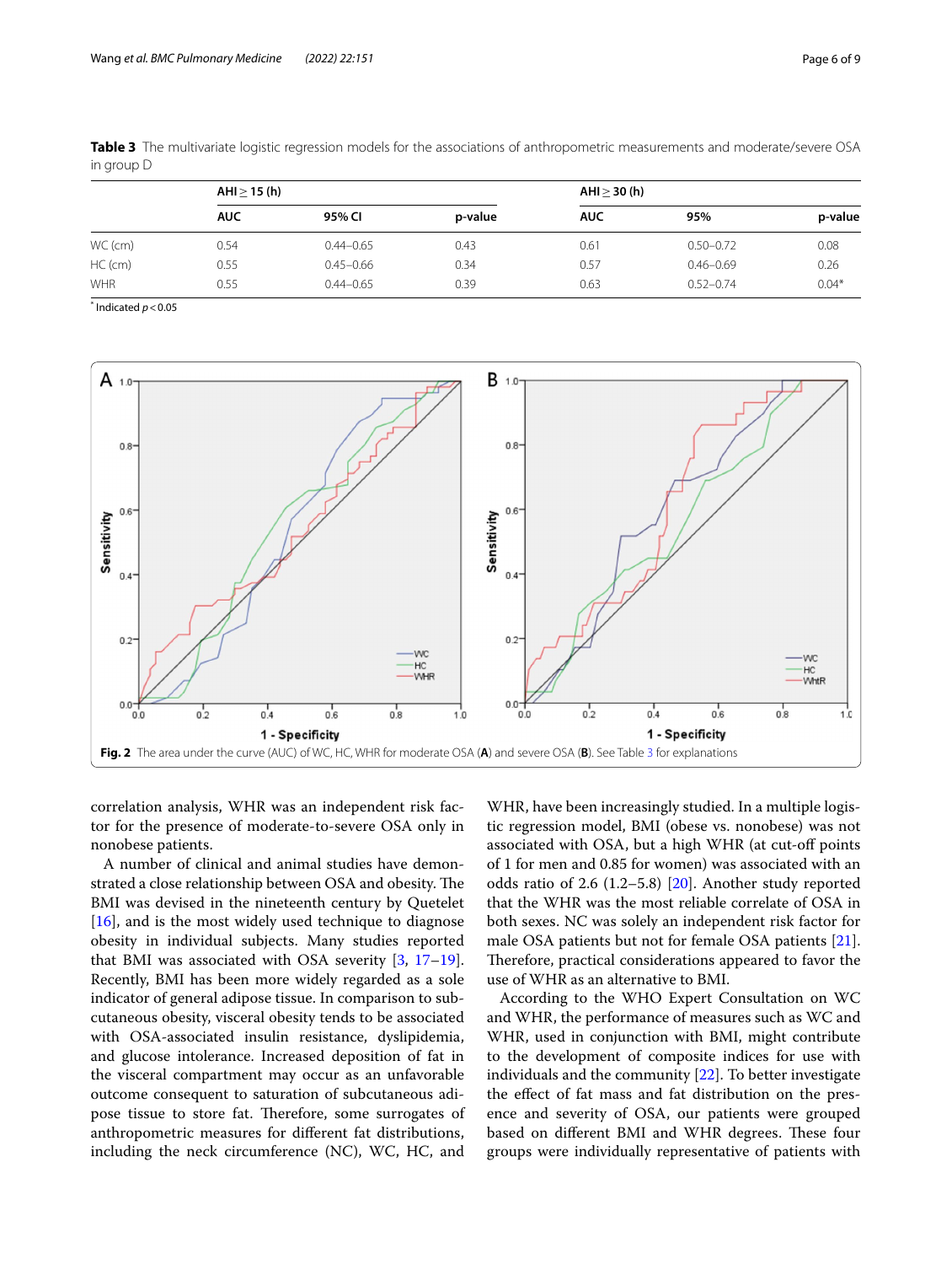diferent obesity statuses: patients with central obesity, patients with noncentral obesity, nonobese patients with central fat and nonobese patients. The current results suggested that the WHR is a better predictor for moderate-to-severe OSA in nonobese patients and is correlated with the severity of OSA. In accordance with previous research, the WHR showed the strongest correlation with AHI in  $BMI < 25 \text{ kg/m}^2$  in comparison with BMI, NC, WC and waist-height ratio [[23\]](#page-7-24). Obesity, an established major risk factor for OSA, is less common among Asians, and the reported values of body mass indices (BMIs) of Asians with OSA are lower than those of their Caucasian counterparts [\[24\]](#page-8-0). Asian Indians have a high risk of developing OSA with small increments in their upper adiposity, despite having a normal BMI [\[25](#page-8-1)]. Our results suggest that in nonobese patients, centrally located rather than peripherally located fat that contributes to the pathogenesis and severity of OSA and is thus especially essential when evaluating OSA risks in nonobese Asian populations.

Accumulating evidence suggests a vicious cycle when obesity and OSA meet. Several mechanisms may account for the increased risks of OSA with obesity. Unexpectedly, our results did not support any signifcant relationship between the WHR and OSA severity in obese patients, suggesting that there are other mechanisms worth exploring in addition to fat accumulation. In men, for any given BMI quartile, the mean forced expiratory volume in the frst second (FEV1) and forced vital capacity (FVC) decreased with increasing WHR. Moreover, the lowest lung function values were observed among those in the top WHR quartile in nonobese patients [[26\]](#page-8-2). Notably, the total lung volume was an important factor afecting the collapse of the upper airway. Decreases in lung volumes likely crippled caudal traction on the upper airway, facilitating its collapse  $[27]$  $[27]$ . The above studies further supported our results. The WHR not only affects fat accumulation but also afects the collapsibility of the airway through alternation of the total lung volume, in turn promoting OSA. In our study, although both Groups C and D included the nonobese population, only the comparatively smaller WHR values (Group D) were related to the severity of OSA. This may have been because in the nonobese population, the relationship between WHR and OSA is limited to the lower WHR values; once it exceeds the threshold, the WHRs may plateau with the OSA severity.

Although WHR was originally regarded as an indicator for abdominal obesity, its signifcance in predicting cardiovascular disease and other chronic complications is receiving increasing attention. An increasing WHR has been found to be associated with an increasing risk of myocardial infarction [\[28](#page-8-4)] and heart failure [\[29](#page-8-5)] after adjusting for BMI and other risk factors among those regarded as being very-below-normal weight or of normal weight. Men with the highest-quartile of WHR had multivariate-adjusted hazard ratios of 1.81 for total stroke and 2.26 for ischemic stroke compared with men with the lowest quartile of WHR [\[30](#page-8-6)]. A decrease in WHR of more than 5% signifcantly reduced the risk of chronic kidney disease development in nonalcoholic fatty liver disease (NALFD) patients, even in those who were nonobese. Thus, the serial monitoring of the WHR may be prioritized in the management of NAFLD [[31\]](#page-8-7). In addition, the WHR independently predicted mortality and the frst cardiovascular event in peritoneal dialysis patients with BMI less than 28  $\text{kg/m}^2$  after adjustment for known ischemic heart disease  $[32]$  $[32]$ . These data provided sound evidence for the strong relationship between WHR and moderate-to-severe OSA risk in nonobese patients.

There are several strengths and limitations in our study. The advantage of this study is that we combined WHR measurements and BMI to identify diferent OSA phenotypes. Signifcantly, WHR measurements can be conducted quickly, reliably, non-invasively, and inexpensively, making them the valuable measurements for clinical practice in nonobese patients. Our study, however, has several limitations. First, this is an observational study based on only one center; we analyzed only men, and obesity patterns involve sex-specifc characteristic. Second, the WHR consistency requires further assurance, as it was measured by diferent medical staf members, even though they received standardized training. Third, the normal WHR cut-off value differs with regard to ethnic populations, occupations, education levels, etc. [[33\]](#page-8-9). To date, there are a lack of large-scale epidemiological studies on normal WHR values in the Chinese population. Additionally, we did not have details on the above variables in the whole sample. Fourth, since data on comorbidities and NC are not collected, the signifcance of exploring anthropometric measures is not sufficiently comprehensive in nonobese people.

## **Conclusions**

In conclusion, the present study demonstrates that the WHR is associated with the severity of OSA in a nonobese male population. Moreover, the WHR is a screening marker for the presence of moderate-tosevere OSA and an independent risk factor for OSA severity in nonobese male OSA patients. Thus, physicians should measure WHR to help determine the risk of OSA in nonobese male patients. The correlations between the WHR and the risks of cardiovascular and metabolic disorders in nonobese OSA patients need more exploration.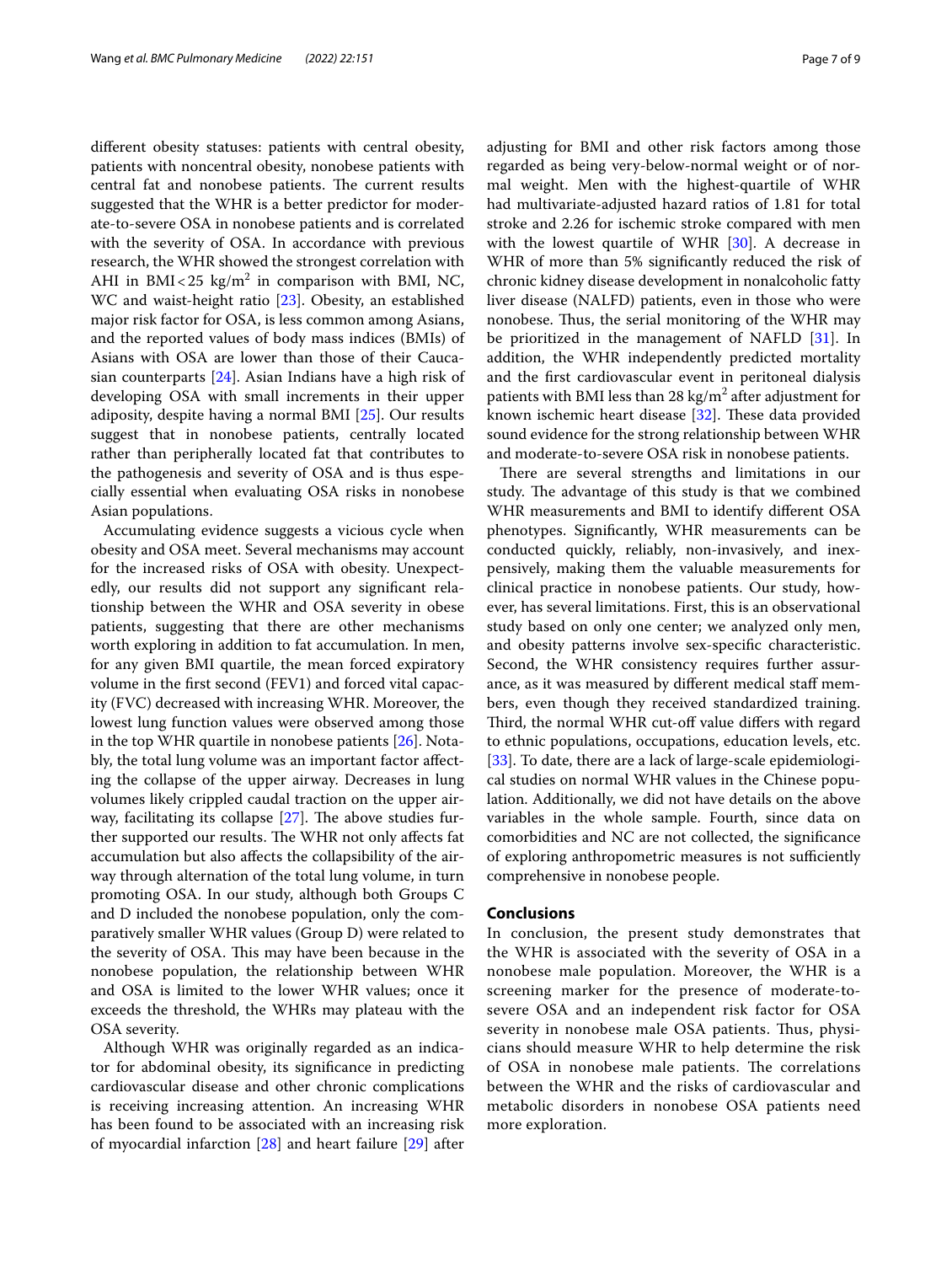### **Abbreviations**

OSA: Obstructive sleep apnea; BMI: Body mass index; AHI: Apnea–hypopnea index; PSG: Polysomnography; WHR: Waist-hip ratio; PET-CT: Positron emission tomography-computed tomography; ABPM: Ambulatory blood pressure monitoring; TST: Total sleep time; HST: Home sleep test; ESS: Epworth Sleepiness Scale; WC: Waist circumference; HC: Hip circumference; AI: Apnea index; HI: Hypopnea index; LSpO<sub>2</sub>: Lowest oxygen pulse saturation; ODI: Oxygen desaturation index; SD: Standard deviation; ROC: Receiver operating characteristic; CI: Confdence intervals; AUC: Area under the curve; NC: Neck circumference; BMIs: Body mass indices; FEV1: Forced expiratory volume in the frst second; FVC: Forced vital capacity; NAFLD: Nonalcoholic fatty liver disease; OR: Odds ratios.

## **Supplementary Information**

The online version contains supplementary material available at [https://doi.](https://doi.org/10.1186/s12890-022-01886-3) [org/10.1186/s12890-022-01886-3](https://doi.org/10.1186/s12890-022-01886-3).

<span id="page-7-16"></span><span id="page-7-13"></span>Additional file 1: Enrollment flowchart for the study.

<span id="page-7-17"></span>**Additional fle 2: Table S1.** Correlation analysis of WHR and OSA severity in group A, B and C.

Additional file 3: Table S2. Coefficients of multiple linear regression analysis on AHI and ODI.

#### **Acknowledgements**

Not applicable.

#### **Author contributions**

YM and LSM conceived the study, designed the study protocol, analyzed the data and wrote the initial draft of the manuscript. LSM was involved in the clinical care of the participants. XLZ edited the fnal draft of the manuscript. All authors read and approved the fnal manuscript.

#### **Funding**

This work was supported by the National Science Foundation for Young Scientists of China: (Grant No. 81700001).

#### **Availability of data and materials**

The datasets used in the current research are available from the corresponding author upon reasonable request.

## **Declarations**

#### **Ethics approval and consent to participate**

Written informed consent was obtained from all participants after a thorough explanation of the procedures. The research was approved by the Ethics Committee of China-Japan Friendship Hospital. I also confrm that all methods were performed in accordance with the relevant guidelines and regulations of Declarations of Helsinki.

#### **Consent for publication**

Not applicable.

#### **Competing interests**

The authors declare that they have no competing interests.

#### **Author details**

<sup>1</sup> Department of Pulmonary and Critical Care Medicine, Center of Respiratory Medicine, China–Japan Friendship Hospital, 2 East Yinghua (Cherry Blossom) Road, Hepingli, Chaoyang District, Beijing 100029, China. <sup>2</sup>Graduate School of Peking Union Medical College, Chinese Academy of Medical Science and Peking Union Medical College, Beijing, China. <sup>3</sup>Capital Medical University, Beijing, China. <sup>4</sup>Peking University Health Science Center, Beijing, China.

## Received: 2 October 2021 Accepted: 7 March 2022

#### **References**

- <span id="page-7-0"></span>1. Guilleminault C, Quo SD. Sleep-disordered breathing: a view at the beginning of the new Millennium. Dent Clin North Am. 2001;45(4):643–56.
- <span id="page-7-1"></span>2. Young T, Palta M, Dempsey J, Skatrud J, Weber S, Badr S. The occurrence of sleep-disordered breathing among middle-aged adults. N Engl J Med. 1993;328(17):1230–5.
- <span id="page-7-2"></span>3. Ip MS, Lam B, Lauder IJ, Tsang KW, Chung KF, Mok YW, Lam WK. A community study of sleep-disordered breathing in middle-aged Chinese men in Hong Kong. Chest. 2001;119(1):62–9.
- <span id="page-7-3"></span>4. Redolf S, Arnulf I, Pottier M, Lajou J, Koskas I, Bradley TD, Similowski T. Attenuation of obstructive sleep apnea by compression stockings in subjects with venous insufficiency. Am J Respir Crit Care Med. 2011;184(9):1062–6.
- <span id="page-7-4"></span>5. Hanly PJ, Pierratos A. Improvement of sleep apnea in patients with chronic renal failure who undergo nocturnal hemodialysis. N Engl J Med. 2001;344(2):102–7.
- <span id="page-7-5"></span>6. Lowe AA, Santamaria JD, Fleetham JA, Price C. Facial morphology and obstructive sleep apnea. Am J Orthod Dentofacial Orthop. 1986;90(6):484–91.
- <span id="page-7-6"></span>7. Seto BH, Gotsopoulos H, Sims MR, Cistulli PA. Maxillary morphology in obstructive sleep apnoea syndrome. Eur J Orthod. 2001;23(6):703–14.
- <span id="page-7-7"></span>8. Canapari CA, Hoppin AG, Kinane TB, Thomas BJ, Torriani M, Katz ES. Relationship between sleep apnea, fat distribution, and insulin resistance in obese children. J Clin Sleep Med. 2011;7(3):268–73.
- <span id="page-7-8"></span>9. Glicksman A, Hadjiyannakis S, Barrowman N, Walker S, Hoey L, Katz SL. Body fat distribution ratios and obstructive sleep Apnea severity in youth with obesity. J Clin Sleep Med. 2017;13(4):545–50.
- <span id="page-7-9"></span>10. Tchernof A, Despres JP. Pathophysiology of human visceral obesity: an update. Physiol Rev. 2013;93(1):359–404.
- <span id="page-7-10"></span>11. McQuaid SE, Humphreys SM, Hodson L, Fielding BA, Karpe F, Frayn KN. Femoral adipose tissue may accumulate the fat that has been recycled as VLDL and nonesterifed fatty acids. Diabetes. 2010;59(10):2465–73.
- <span id="page-7-11"></span>12. Lam JC, Ip MS. Obstructive sleep apnea and the metabolic syndrome. Expert Rev Respir Med. 2009;3(2):177–86.
- <span id="page-7-12"></span>13. Seidell JC. Waist circumference and waist/hip ratio in relation to all-cause mortality, cancer and sleep apnea. Eur J Clin Nutr. 2010;64(1):35–41.
- <span id="page-7-14"></span>14. Cairns A, Wickwire E, Schaefer E, Nyanjom D. A pilot validation study for the NOX T3(TM) portable monitor for the detection of OSA. Sleep Breath. 2014;18(3):609–14.
- <span id="page-7-15"></span>15. Berry RB, Budhiraja R, Gottlieb DJ, Gozal D, Iber C, Kapur VK, Marcus CL, Mehra R, Parthasarathy S, Quan SF, et al. Rules for scoring respiratory events in sleep: update of the 2007 AASM manual for the scoring of sleep and associated events: deliberations of the sleep Apnea defnitions task force of the American Academy of sleep medicine. J Clin Sleep Med. 2012;8(5):597–619.
- <span id="page-7-18"></span>16. Eknoyan G. Adolphe Quetelet (1796–1874)–the average man and indices of obesity. Nephrol Dial Transpl. 2008;23(1):47–51.
- <span id="page-7-19"></span>17. Ip MS, Lam B, Tang LC, Lauder IJ, Ip TY, Lam WK. A community study of sleep-disordered breathing in middle-aged Chinese women in Hong Kong: prevalence and gender diferences. Chest. 2004;125(1):127–34.
- 18. Kim J, In K, Kim J, You S, Kang K, Shim J, Lee S, Lee J, Lee S, Park C, et al. Prevalence of sleep-disordered breathing in middle-aged Korean men and women. Am J Respir Crit Care Med. 2004;170(10):1108–13.
- <span id="page-7-20"></span>19. Suwanprathes P, Won C, Komoltri C, Nana A, Kotchabhakdi N, Guilleminault C. Epidemiology of sleep-related complaints associated with sleep-disordered breathing in Bangkok, Thailand. Sleep Med. 2010;11(10):1025–30.
- <span id="page-7-21"></span>20. Martinez-Rivera C, Abad J, Fiz JA, Rios J, Morera J. Usefulness of truncal obesity indices as predictive factors for obstructive sleep apnea syndrome. Obesity (Silver Spring). 2008;16(1):113–8.
- <span id="page-7-22"></span>21. Lim YH, Choi J, Kim KR, Shin J, Hwang KG, Ryu S, Cho SH. Sex-specifc characteristics of anthropometry in patients with obstructive sleep apnea: neck circumference and waist-hip ratio. Ann Otol Rhinol Laryngol. 2014;123(7):517–23.
- <span id="page-7-23"></span>22. Nishida C, Ko GT, Kumanyika S. Body fat distribution and noncommunicable diseases in populations: overview of the 2008 WHO expert consultation on waist circumference and waist-hip ratio. Eur J Clin Nutr. 2010;64(1):2–5.
- <span id="page-7-24"></span>23. Kim JH, Koo YC, Cho HJ, Kang JW. Relationship between various anthropometric measures and apnea-hypopnea index in Korean men. Auris Nasus Larynx. 2018;45(2):295–300.